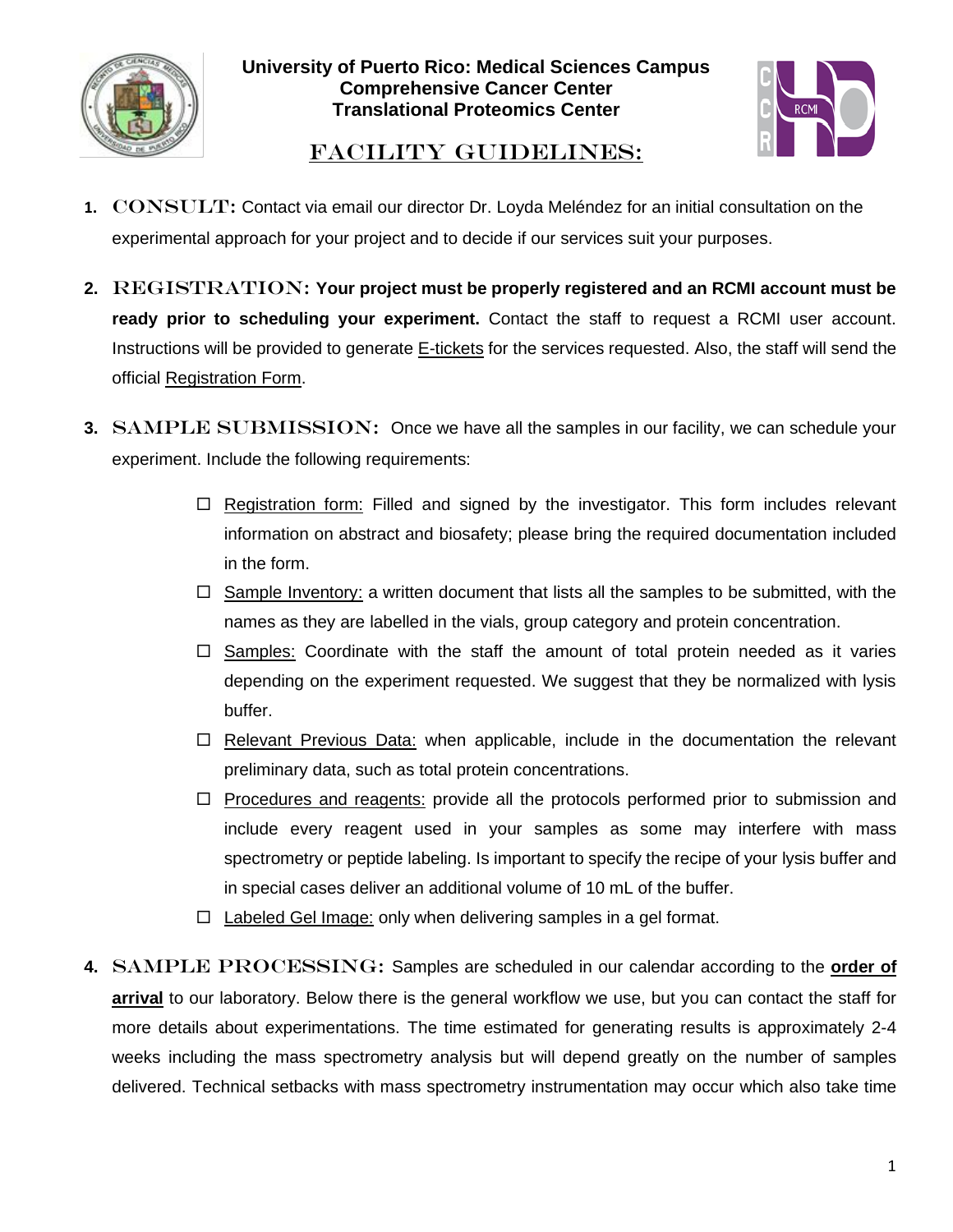and will be notified when occurring. The staff will communicate when decisions are required to proceed and for more updates.



- **5.** MASS SPECTROMETRY ANALYSIS: The instrumentation to be used and the time needed for analysis will depend on the services requested. Details on instrument methods are provided in the final report. The raw data generated is further analysed with the Proteome Discoverer software for either Protein ID or Protein Quantitation by TMT. These results are then exported to Excel and sent to the user or the Bioinformatics Core Facility.
- **6.** FINAL REPORT: When finished, the staff will send to the investigator a Final Report in a PDF format describing all the procedures performed with the samples for inclusion in presentations and manuscripts. An Excel file is generated after the database search with high level of confidence and will also be sent to the user if no further analysis is required by the Bioinformatics facility (as is the case for TMT Labelling). Raw data will be provided upon request.
- **7.** INVOICE: The staff will provide an Invoice of the Fees for the Services requested per sample, as specified in our official list of fees on the website. The Invoice will be handed to the investigator after the services have been performed, if needed a quote can be provided before.